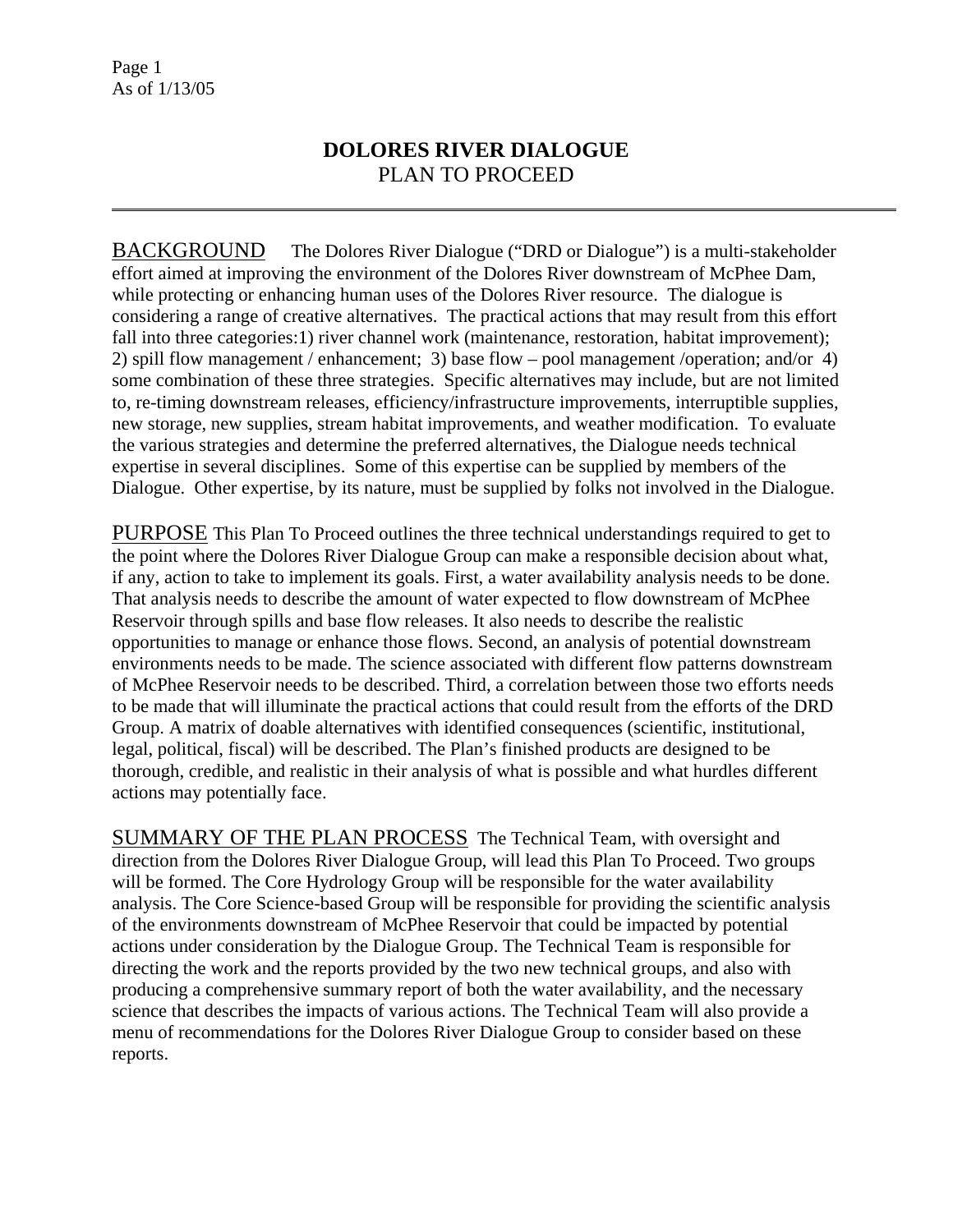Page 2 As of 1/13/05

TECHNICAL TEAM MEMBERS The Technical Team is composed of John Porter, Chuck Wanner, and anybody else from either inside the Dolores River Dialogue Group or elsewhere who is willing to help do the Team's work. Membership is designed to produce a product that is politically and intellectually credible, as well as fitting within the financial constraints of the DRD's efforts. Current members include: John Porter, Chuck Wanner, Tom Iseman, Kirk Lashman, Don Schwindt, Chris Kloster, Dan Merriman and David Graf. Members of the Technical Team are listed on the Techincal Team Organizational Chart in Appendix C.

## TECHNICAL NEEDS

#### 1) EVALUATE EXISTING MANAGEMENT CONSTRAINTS AND

OPPORTUNITIES The management obligations of the Dolores Project provide the fundamental sideboards for the Dolores River Dialogue. What are the legal, contractual, and operational constraints on water management? Given the available water supply, what opportunities are there to beneficially impact potential flow options for the downstream river system? These fundamental threshold questions will need to be addressed, and the 'decision space' defined, prior to consideration of river flow options or management strategies. This exercise will assess available hydrology and identify water availability to provide a basis for future informed decision-making. The detailed Scope of Work for this project is attached as Appendix A.

- a) MEMBERS CORE HYDROLOGY GROUP The Core Hydrology Group will be led by John Porter and the Dolores Water Conservancy District, Chuck Wanner, and include other members of the DRD roundtable, including David Graf, Vern Harrull, Erik Knight and any additional hydrology, engineering or recreational boating expertise, as needed. In addition, a member of the core science group should participate. Members of the Core Hydrology Group are listed on the Techincal Team Organizational Chart in Appendix C.
- b) TASKS
	- i) HYDROLOGY REVIEW The Core Hydrology Group should review existing data on historic flows in the Dolores River system, including hydrology data provided by John Porter and DWCD. The Group should develop estimated water budgets for all of the possible flow scenarios – matching the various categories with the various scenarios and the various data periods. The end product should be a range of expectations (recognizing both constraints and opportunities) of available water for downstream habitat. The hydrology review will also address recreational boating.
	- ii) CONTRACTUAL REVIEW the Core Hydrology Group shall identify the existing contractual obligations for the Dolores Project and other pre- and postproject water commitments from the Dolores system; and the water needed to meet these obligations in characteristic water years, as demonstrated by the above water budgets. The Core Hydrology Group shall identify existing NEPA compliance obligations and determine whether specific actions comply.
	- iii) PRELIMINARY SUMMARY REPORT the Core Hydrology Group shall prepare a preliminary summary of the results of the water budgeting exercise. The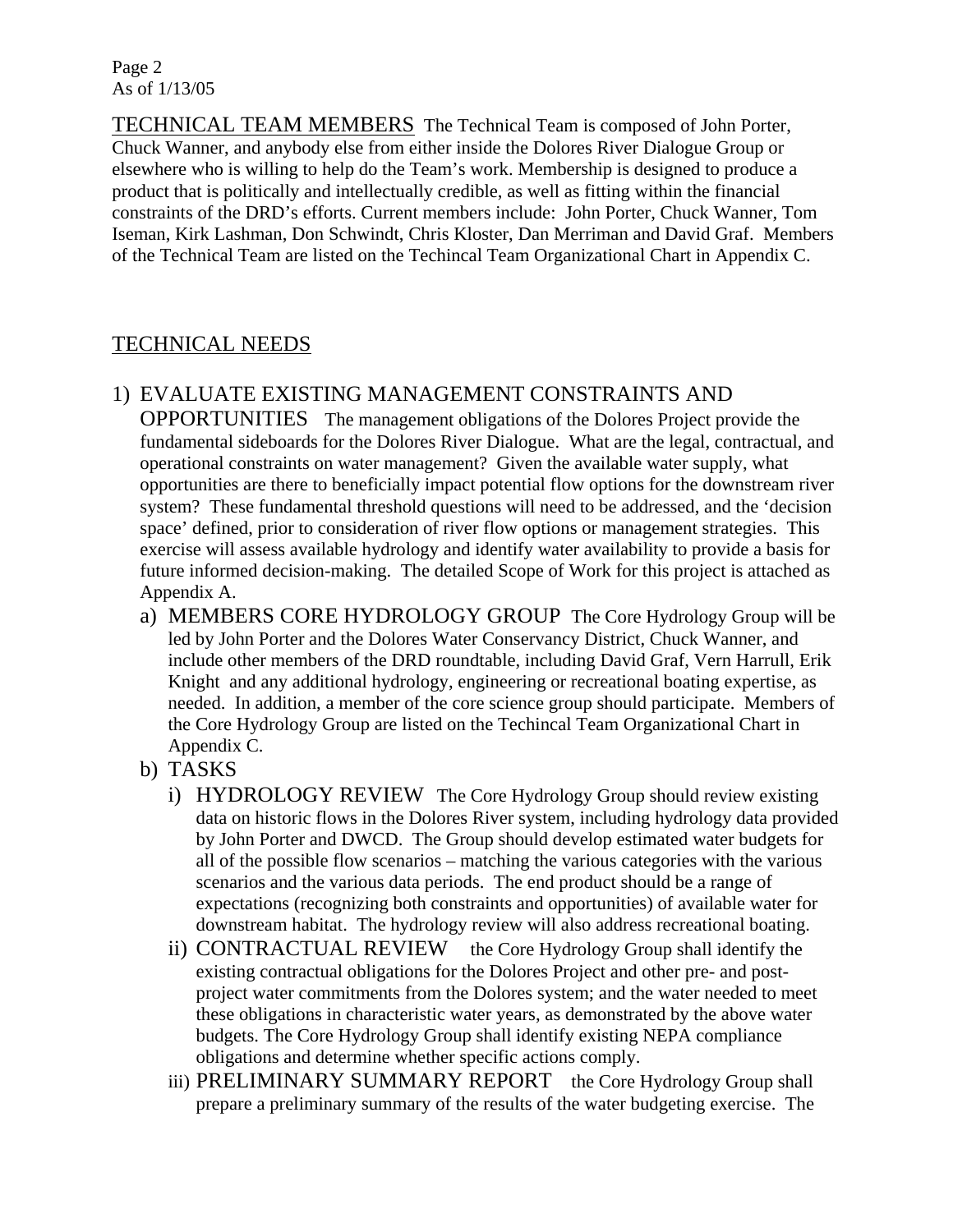extensive summary report will be used by the Core Science Based Group in their work as well as by the Technical Committee and the DRD. The key piece of this report that needs to be produced as quickly as possible ( even in a rough draft format), is a summary of the amount of water (and its probable duration) available for both the spill and base flow out of McPhee Reservoir during wet, normal, and dry periods. These amounts need to be described as a range of possible flows and timing / duration that reflect the constraints of the contractual review, and the opportunities under discussion by the DRD

- c) TIME TABLE December 31, 2004.
- d) FUNDING Up to \$5,000 from DWCD for John Porter to provide Hydrology Review and flow modeling with Core Hydrology Group and CWCB assistance.

#### 2) IDENTIFY FLOW OPTIONS WITHIN EXISTING CONSTRAINTS AND

OPPORTUNITIES Several studies have proposed river system flow options for the Dolores River. (Studies of other Colorado River systems may be of value in considering Dolores flow options, as well.) The studies have identified both base flows and peak (or spill) flows needed to maintain a range of river ecosystem components, including the coldwater trout fishery, recreational boating, native warm-water fishes, riparian vegetation/tamarisk invasion, and channel forming processes (Table 1). The Dolores River Dialogue will need to evaluate these flow options in light of its objective of improving the downstream environment while protecting human uses of the Dolores River**[1](#page-2-0)** . The peak flows and base flows available for release from McPhee Reservoir (as well as potential channel modification flows) need to be evaluated to determine what benefits accrue to various types of downstream environments. The available science needs to be interpreted in conjunction with the hydrology constraints and opportunities described by the Core Hydrology Group.

- a) MEMBERS CORE SCIENCE BASED GROUP The Core Science Based Group will be comprised of approximately five members, to be decided by the DRD. The DRD will engage a project manager to convene the technical experts, compile information, and prepare a summary report. Technical experts will include a geomorphologist, a riparian ecologist, a hydrologist, and a warmwater fish ecologist. Members of the Core Science Based Group are listed on the Techincal Team Organizational Chart in Appendix C.
	- i) OBJECTIVES Before adoption of the Plan to Proceed, the technical group needs to identify the questions that need to be asked of the Core Science Based Group. The subject areas below are based on the goals of Dolores River Dialogue, as identified in the Dialogue's initial meetings in spring-summer  $2004$  $2004$ <sup>2</sup>
	- ii) NATIVE FISH HABITAT: What flows, in terms of magnitude, duration, and recurrence, would create habitat and support life-cycles of native warm-water fish in

<span id="page-2-0"></span> $\overline{a}$ <sup>1</sup> All parties recognize that any identified flow options are non-binding and will need to be evaluated for implementability under 'Evaluating management opportunities'.

<span id="page-2-1"></span> $2^2$  These questions focus on the role of river flows in maintaining these targets (eg native fish) or processes (eg geomorphology). There may also be opportunities to consider manual or mechanical river restoration, including for native fish habitat, channel form, and tamarisk removal.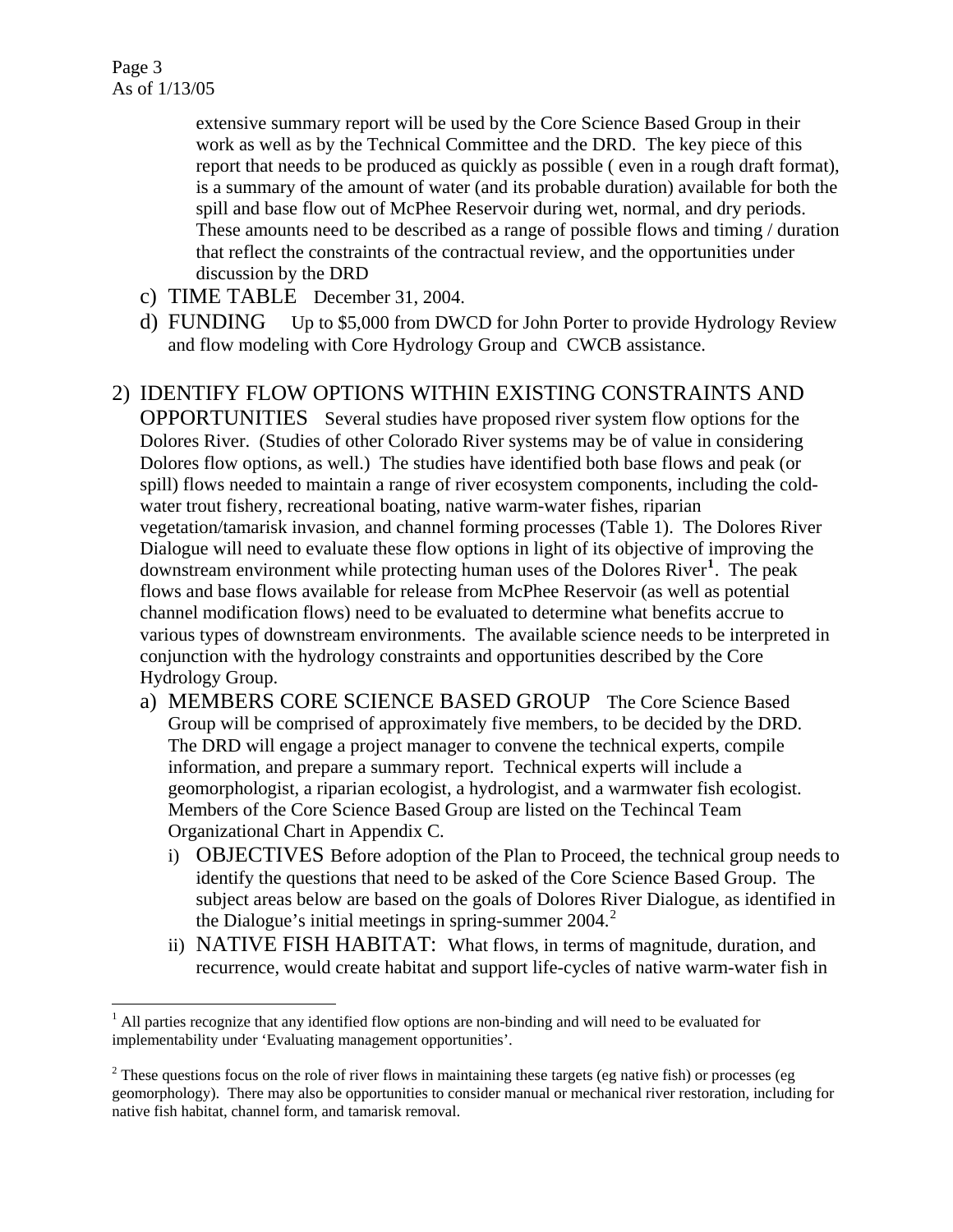Page 4 As of 1/13/05

> the Dolores River, particularly roundtail chub, bluehead sucker, and flannelmouth sucker?

- iii) GEOMORPHOLOGY: What flows, in terms of magnitude, duration, and recurrence, would support key geomorphic processes, including sediment transport, channel formation, and habitat creation?
- iv) RIPARIAN VEGETATION: What flows create conditions for riparian regeneration and support establishment of native riparian communities over invasive species?
- v) SPORT FISH HABITAT: See Table 1 are existing studies adequate?
- b) The Core Science Based Group will evaluate existing literature and expert opinion relating to the above objectives. The Group will then seek to correlate potential flows with benefits to the downstream river system, and will identify any gaps in knowledge that should be addressed going forward. The group will prepare a summary report of their findings by March 2005.

## 3) PREPARE A COMPREHENSIVE SUMMARY OF OPTIONS, INCLUDING: PRELIMINARY FLOW MANAGEMENT , WATER SUPPLY

AUGMENTATION, AND CHANNEL WORK. Once the two technical sub-groups (the hydrology group and core science group) have completed their reports, the technical team will have to develop a comprehensive summary report integrating hydrologic and scientific information. Specifically, they will need to develop a matrix or simplified model as a tool to identify and evaluate potential trade-offs as well as potential compatibilities and incompatibilities, to get the best mix of benefits for the identified environmental and human uses prior to the workshop. The purpose of this exercise is to develop a product (list of options) that will allow the DRD to collectively make good decisions, based on sound data, implementability, and estimated costs. This effort should be completed by March 31, 2005 (?).

## 4) CONDUCT A DOLORES RIVER DIALOGUE WORKSHOP a) PURPOSE OF WORKSHOP – TO IDENTIFY PRACTICAL ACTIONS.

Once the Comprehensive Summary Report is complete, the Dolores River Dialogue will convene a flow recommendations workshop, where the DRD participants and additional river experts will review the Comprehensive Summary Report (directed by the Technical Committee and prepared as a combined effort by the Core Hydrology Group and the Core Science Based Group) and prepare a draft report on initial flow recommendations to address river ecosystem options. This DRD technical workshop will occur in spring/ summer 2005. b) TIME TABLE April, 21, 2005

# 5) DEVELOP MONITORING AND RESEARCH PROGRAM

a) The Technical Committee acknowledges that the hydrologic system and, by extension, functional river systems, are by their nature dynamic and variable. Therefore, any 'naturalized' flow regime designed to improve river habitat below McPhee dam will require subsequent monitoring, and may require adjustments (as feasible) to downstream flows. The final task will identify a monitoring and research program to ensure that management actions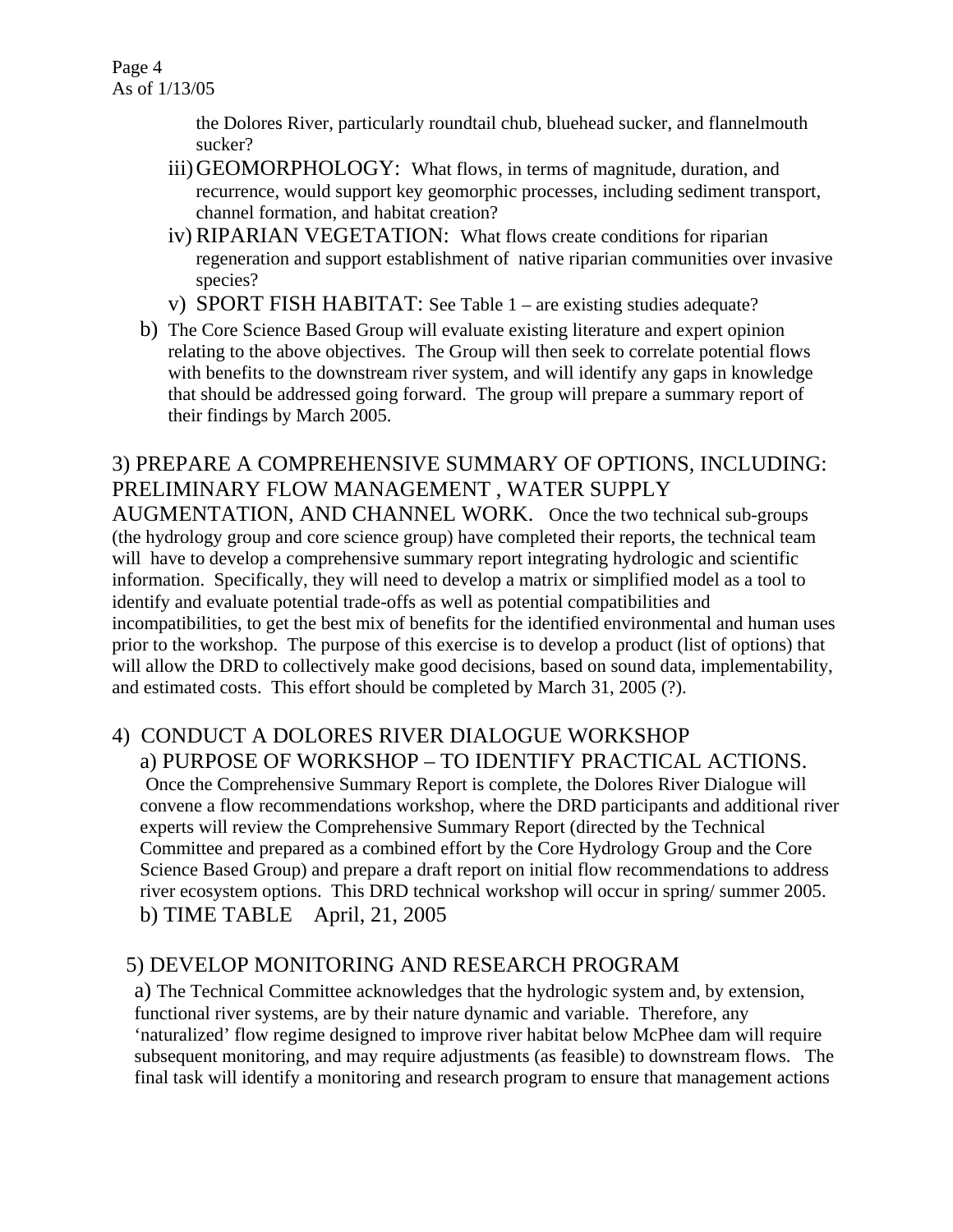Page 5 As of 1/13/05

> are meeting downstream habitat objectives, while also sustaining and/or enhancing human uses of water.

b) TIME TABLE To be determined

# NEXT STEPS FOR DOLORES RIVER DIALOGUE TECHINICAL COMMITTEE

- 1) REVIEW PLAN TO PROCEED As modified at the November 18, 2004 Dolores River Dialogue Meeting.
	- a) MODIFY AS APPROPRIATE based on contacts with potential consultants to the Core Science Team.
	- b) REFINE PLAN TO PROCEED INCLUDING REALISTIC TIME FRAMES FOR COMPLETION OF THE PROCESS
- 2) SELECT THE TWO CORE GROUPS
- 3) ADOPT BUDGET
	- a) IDENTIFY SOURCES OF REVENUE All participants of the roundtable shall be given the opportunity contribute to the effort.
	- b) ITEMIZE MAJOR EXPENDITURES
- 4) Review Progress on the above at the Dolores River Dialogue Meeting on January 20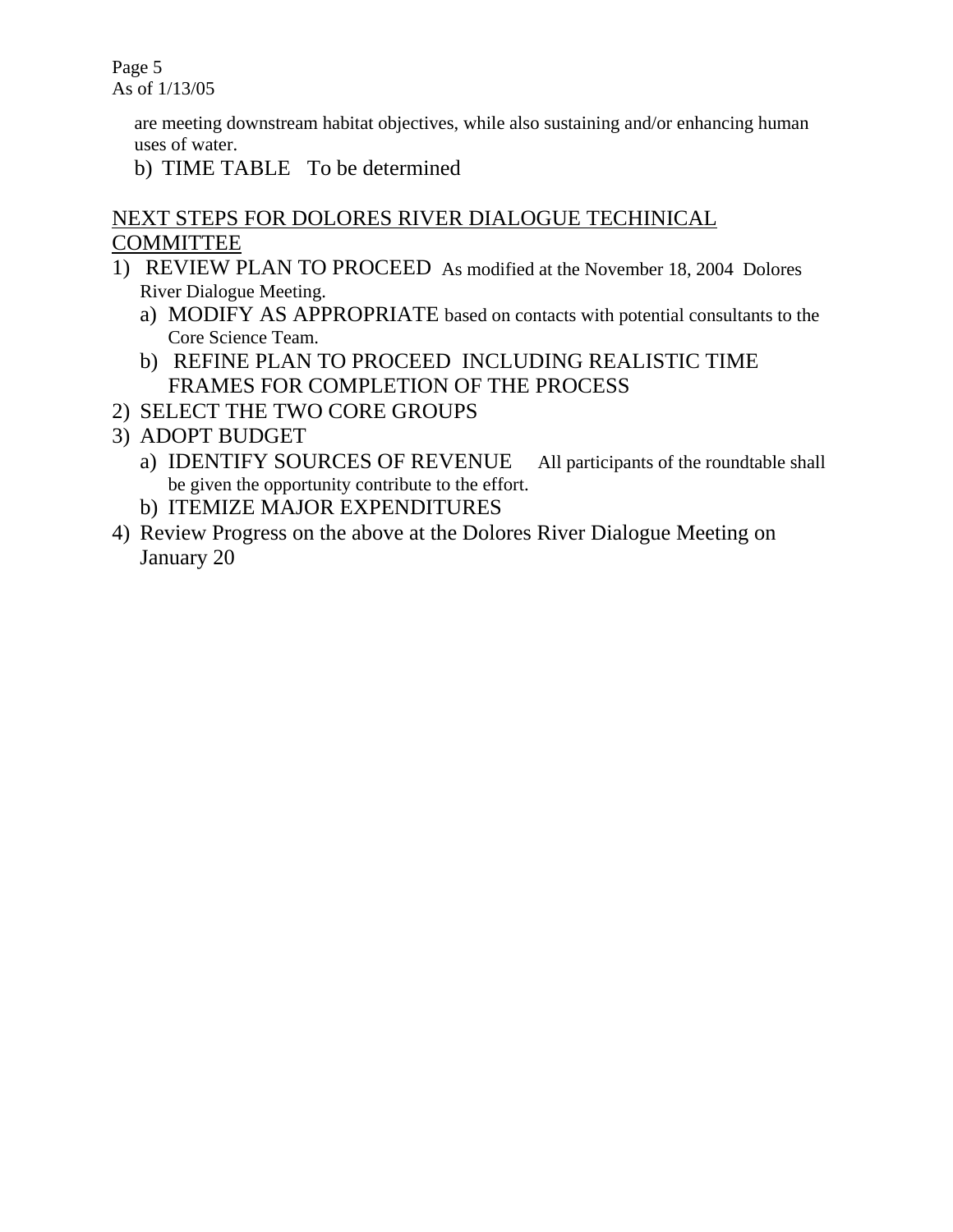|                  | <b>Base Flows</b>                                                                              | Peak/SpawningFlows                     | Source                  |
|------------------|------------------------------------------------------------------------------------------------|----------------------------------------|-------------------------|
| Coldwater/Trout  | $20cfs$ (dry)                                                                                  |                                        | Dolores<br>Project      |
|                  | 50 cfs (normal)                                                                                |                                        | <b>EIS 1981</b>         |
|                  | $78$ cfs (wet)                                                                                 |                                        |                         |
|                  | $50$ cfs                                                                                       | 125 cfs (rainbow-spring)               | <b>BLM 1990</b>         |
|                  |                                                                                                | 65 cfs (brown-fall/winter)             |                         |
|                  | 80 cfs (summer)                                                                                | 100,000 af                             | <b>Dolores</b><br>River |
|                  | 40 cfs (winter)                                                                                |                                        | <b>Biology</b><br>Team  |
|                  |                                                                                                |                                        | 1993                    |
| Warmwater/Native | 80 cfs (summer)                                                                                |                                        | Anderson 2003           |
|                  | 30 cfs (winter)                                                                                |                                        |                         |
|                  | 200 cfs (riffle)                                                                               |                                        |                         |
|                  | $50 \text{ cfs (dry)}$                                                                         | Simulate natural hydrograph            | Bio/West 1992           |
|                  | 78 cfs (wet/normal)                                                                            |                                        |                         |
| Riparian/Channel |                                                                                                | $2,000 \text{ cfs}/7$ -days/1-in-2 yrs | <b>BLM 1990</b>         |
|                  |                                                                                                | *500 cfs ramping                       |                         |
|                  |                                                                                                | $1,200$ cfs                            | Anderson 2003           |
| Boating          | Canoe $-125$ cfs                                                                               |                                        | <b>BLM 1990</b>         |
|                  | $F$ loat/Fishing $-$ 300 cfs                                                                   |                                        |                         |
|                  | Scenic Boating - 800 cfs<br>Minimum Whitewater $-1,100$ cfs<br>Optimum Whitewater $-2,000$ cfs |                                        |                         |
|                  |                                                                                                |                                        |                         |
|                  |                                                                                                |                                        |                         |

#### Table 1 – Historic Flow Recommendations for the Dolores River

Peak Flows: Peak flows drive critical processes in natural river systems. Peak flows drive channel processes, including reshaping sediment deposits, building and maintaining floodplains, flushing fine sediments, scouring vegetation, and maintaining natural channel meanders. They also support key biological processes, including maintaining spawning habitat, providing access to in-channel, warmwater and backwater habitats, maintaining temperature, chemical, and nutrient characteristics, triggering spawning and other life-cycle stages, and regenerating riparian vegetation communities. It is critical to identify the appropriate magnitude, timing, duration, ramping, and recurrence of peak flows to support the river system.

Base Flows: Base flows sustain appropriate, year-round, in-channel habitat for fish, and maintain water levels to support riparian vegetation in the late summer period.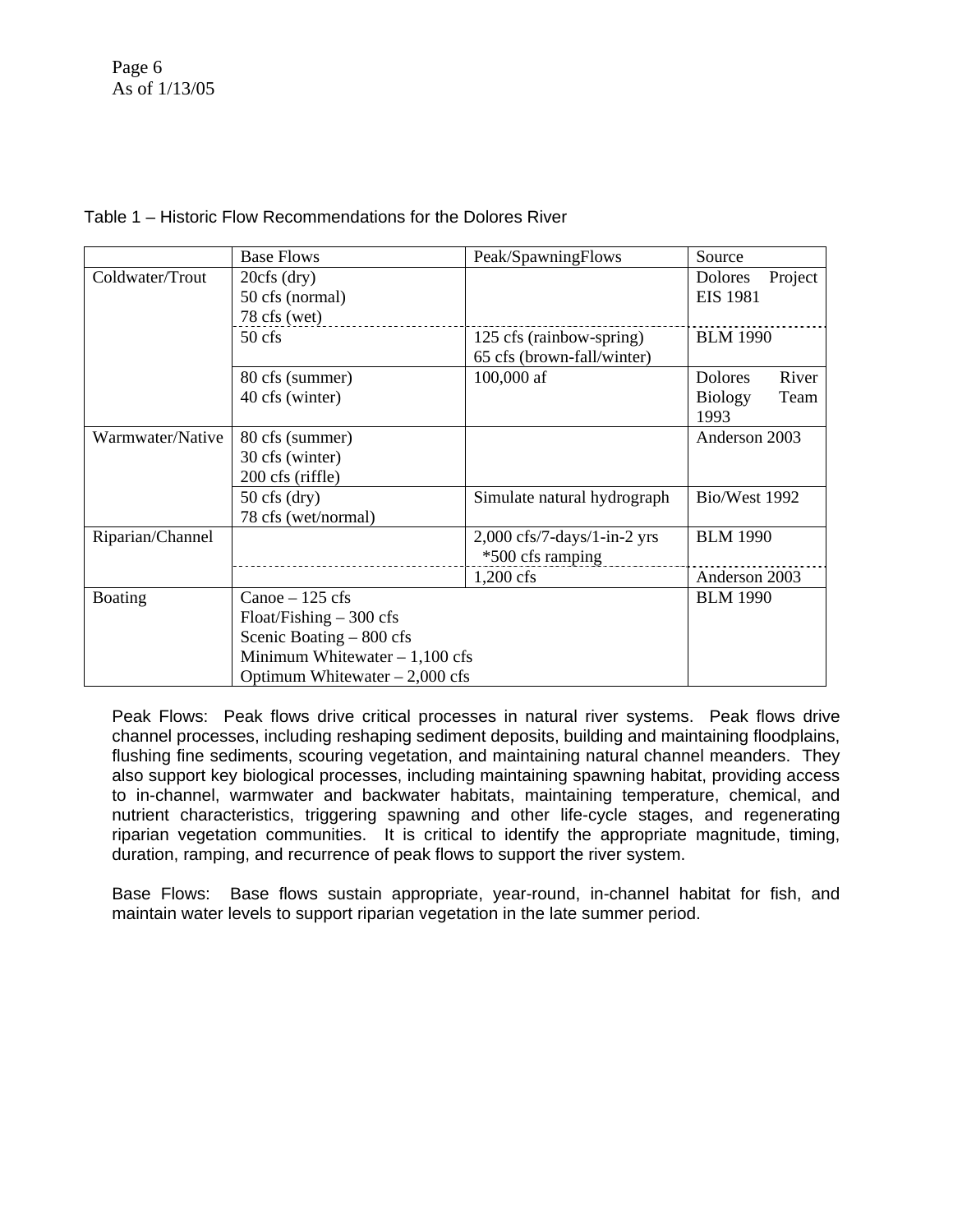Page 7 As of 1/13/05

# **Appendix A**

Scope of Work: Evaluate Existing Management Constraints and Opportunities

**Purpose:** The management obligations of the Dolores Project provide the fundamental sideboards for the Dolores River Dialogue. What are the legal and contractual, constraints on water management? Given the available water supply, what opportunities are there to beneficially impact potential flow options for the downstream river system? These fundamental threshold questions will need to be addressed, and the 'decision space' defined, prior to consideration of river flow options or management strategies.

1) MEMBERS The Core Hydrology Group will be led by John Porter and the Dolores Water Conservancy District, Chuck Wanner, and include other members of the DRD roundtable, including David Graf, Vern Harrell, Erik Knight and any additional hydrology / engineering expertise, as needed. In addition, a member of the core science group should participate. Members of the Core Hydrology Group are listed on the Technical Team Organizational Chart in Appendix C.

# 2) TASKS

- a) HYDROLOGY REVIEW the Core Hydrology Group should review existing data on historic flows in the Dolores River system, including hydrology data provided by John Porter and DWCD. The Group should develop estimated water budgets for all of the possible flow scenarios – matching the various categories with the various scenarios and the various data periods. The end product should be a range of expectations (recognizing both constraints and opportunities) of available water for downstream habitat.
	- i) CATEGORIES
		- (1)Base Flow
		- $(2)$ Spill
		- (3)Out Of Basin / Human Use (the purpose for including the out-of-basin / human use category is so that the water budgets reflect the amount of water available pursuant to the various constraints).
		- (4)Downstream Inflows
	- ii) RIVER REACHES to the extent possible, the Core Hydrology Group should consider different river reaches, to capture and reflect the influence of tributary inputs as the river flows towards its confluence with the Colorado.

(1)McPhee to Bradfield

(2)Bradfield to Bedrock

- (3)Bedrock to Cisco
- iii) SCENARIOS the following scenarios are defined by the Project's Definite Plan Report. Based on those definitions, a challenge for the Core Hydrology Group will be to impose standards comparable to the DPR for post DPR data
	- (1)Wet (Spill)

(2)Normal (No Spill)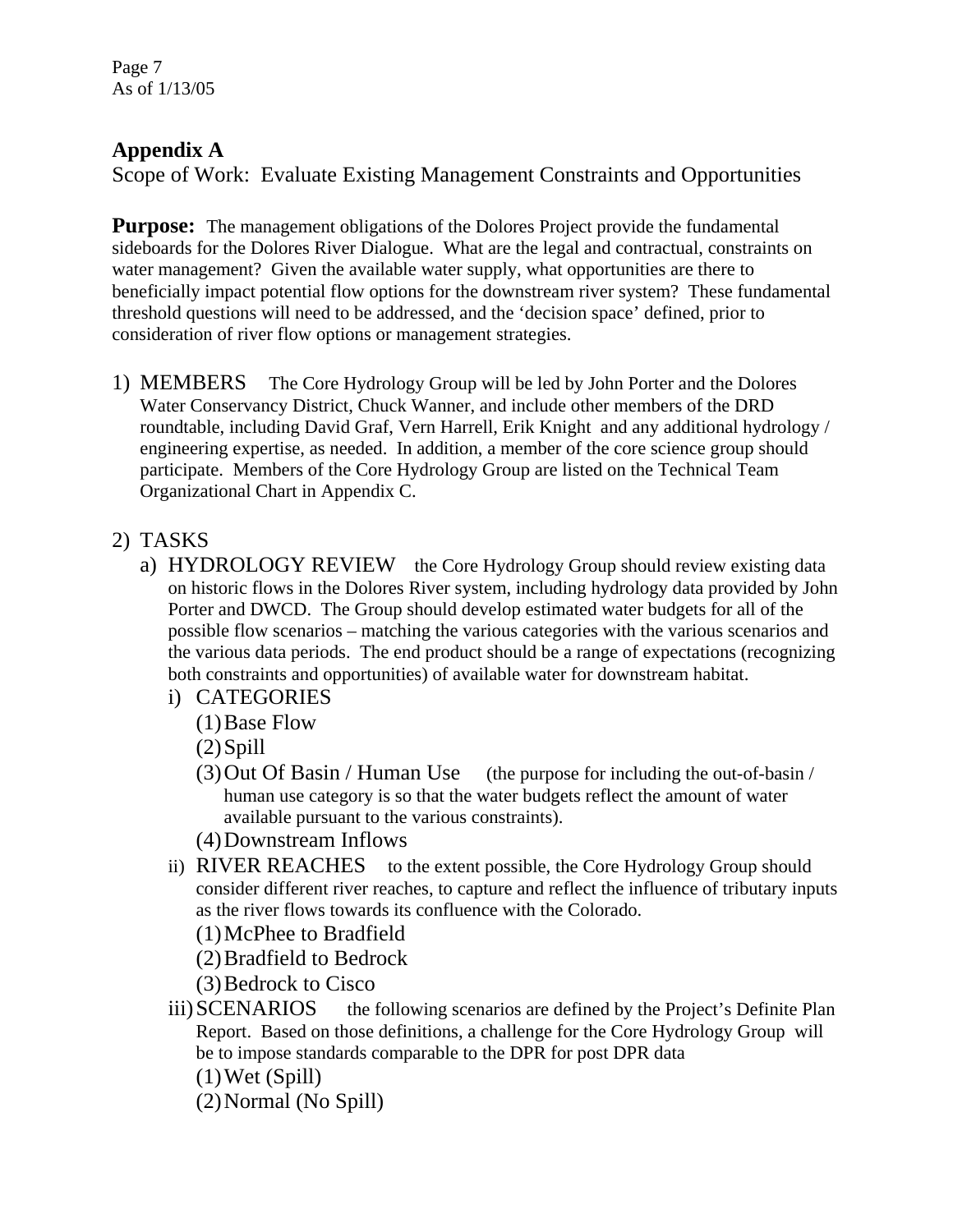- **(3)**Dry (Shortage)
- iv) DATA PERIODS
	- (1)Pre Project data available from the Projects DPR
	- (2)Transitional Project all Project beneficiaries are not yet fully developed
	- (3)Post Project Project fully developed by 1998 (generally, the project has operated more conservatively than DPR assumptions. Also, the 2002 water shortage was two times as severe as DPR predictions. )
	- (4)Historic a pre-diversion or simulated unaltered hydrology would provide context for natural history and restoration opportunities (see DSS?).
- v) EVALUATE OPPORTUNITIES
	- (1)Cloud Seeding
	- (2) New water storage
	- (3)Purchase or lease Agreements
	- (4)Delivery efficiency or other water management improvements
- vi) CORRELATE THE AVAILABLE IN-BASIN WATER WITH CATEGORIES / SCENARIOS / DATA PERIODS/OPPORTUNTIES the purpose for developing all the various estimated water budgets is to determine how flexible, or how much water is available given various scenarios. Some of the water budget scenarios need to be extended over more than one season in order to fully evaluate costs and benefits.
- b) CONTRACTUAL REVIEW the Core Hydrology Group shall identify the existing contractual obligations for the Dolores Project and other pre- and post- project water commitments from the Dolores system; and the water needed to meet these obligations in characteristic water years, as demonstrated by the above water budgets. The Core Hydrology Group shall identify NEPA compliance obligations and determine whether specific actions comply with the existing EIS requirements.
- c) PRELIMINARY SUMMARY REPORT the Core Hydrology Group shall prepare a preliminary summary of the results of the water budgeting exercise. The extensive summary report will be used by the Core Science Based Group in their work as well as by the Technical Committee and the DRD. The key piece of this report that needs to be produced as quickly as possible ( even in a rough draft format), is a summary of the amount of water (and its probable duration) available for both the spill and base flow out of McPhee Reservoir during wet, normal, and dry (spill, non-spill, and shortage) periods. These amounts need to be described as a range of possible flows and timing / duration that reflect the constraints of the contractual review, and the opportunities under discussion by the DRD
- 3) TIME TABLE December 31, 2004.
	- i) The draft Executive Summary should be produced by 11/18/04
	- ii) The draft Summary Report should be completed by the 12/16/04 -- 12/31/04
	- b) FUNDING Up to \$5,000 from DWCD for John Porter to provide Hydrology Review and flow modeling with Core Hydrology Group and CWCB assistance.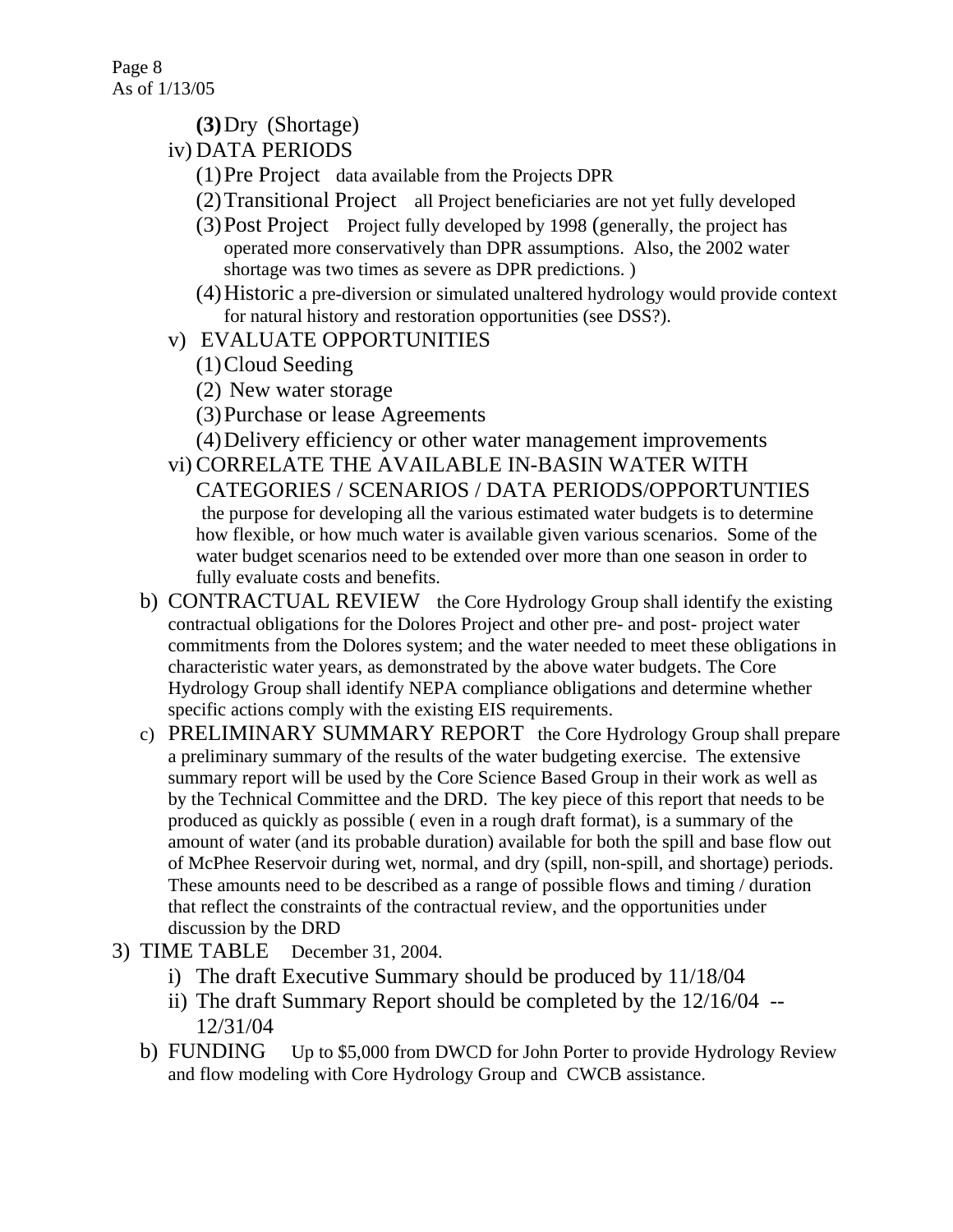# **Appendix B**

 $\overline{a}$ 

# Scope of Work: IDENTIFY FLOW OPTIONS WITHIN EXISTING CONSTRAINTS AND OPPORTUNITIES

**Purpose:** Several studies have proposed river system flow options for the Dolores River. (Studies of other Colorado River systems may be of value in considering Dolores flow options, as well.) The studies have identified both base flows and peak (or spill) flows needed to maintain a range of river ecosystem components, including the cold-water trout fishery, recreational boating, native warm-water fishes, riparian vegetation/tamarisk invasion, and channel forming processes (Table 1). The Dolores River Dialogue will need to evaluate these flow options in light of its objective of improving the downstream environment while protecting human uses of the Dolores River<sup>[3](#page-8-0)</sup>. The peak flows and base flows available for release from McPhee Reservoir (as well as potential channel modification flows) need to be evaluated to determine what benefits accrue to various types of downstream environments. The available science needs to be interpreted in conjunction with the hydrology constraints and opportunities described by the Core Hydrology Group.

- 1) MEMBERS The Core Science Based Group will be comprised of approximately five members, to be decided by the DRD including DWCD Manager Philip Saletta. The DRD will engage a project manager to convene the technical experts, compile information, and prepare a summary report. Technical experts will include a geomorphologist, a riparian ecologist, a hydrologist, and a warmwater fish ecologist. At their November 18 meeting the DRD after feedback from contacts with technical experts, and subsequent discussion recommend the following:
	- a) Jim Siscoe is tentatively available and was recommended to serve as project manager, as a private consultant, subject to follow-up discussions with the Technical Committee.
	- b) Gigi Richard is tentatively available and was recommended as a geomorphology expert, as a private consultant, subject to follow-up discussions with the technical committee.
	- c) Dave Merritt is tentatively available and was recommended to serve as riparian ecology expert, subject to follow-up discussions with the technical committee. Dave is a Forest Service Employee and would require travel and perdiem expenses.
	- d) Dennis Murphy (not contacted as yet) was recommended to address hydrological issues related to the Core Science Based Group. Dennis is a Montrose BLM employee and would require travel and perdiem expenses.
	- e) Rich Valdez or Rich Anderson (not contacted as yet) were recommended as warm water fish experts.
	- f) Pat Shafroth, a riparian ecologist, is unavailable to serve on the core team but may be willing to serve as a reviewer and work shop participant.
	- g) Jack Schmitt, a geomorphologist, is unavailable to serve on the core team but may be willing to serve as a reviewer and work shop participant.

<span id="page-8-0"></span><sup>&</sup>lt;sup>3</sup> All parties recognize that any identified flow options are non-binding and will need to be evaluated for implementability under 'Evaluating management opportunities'.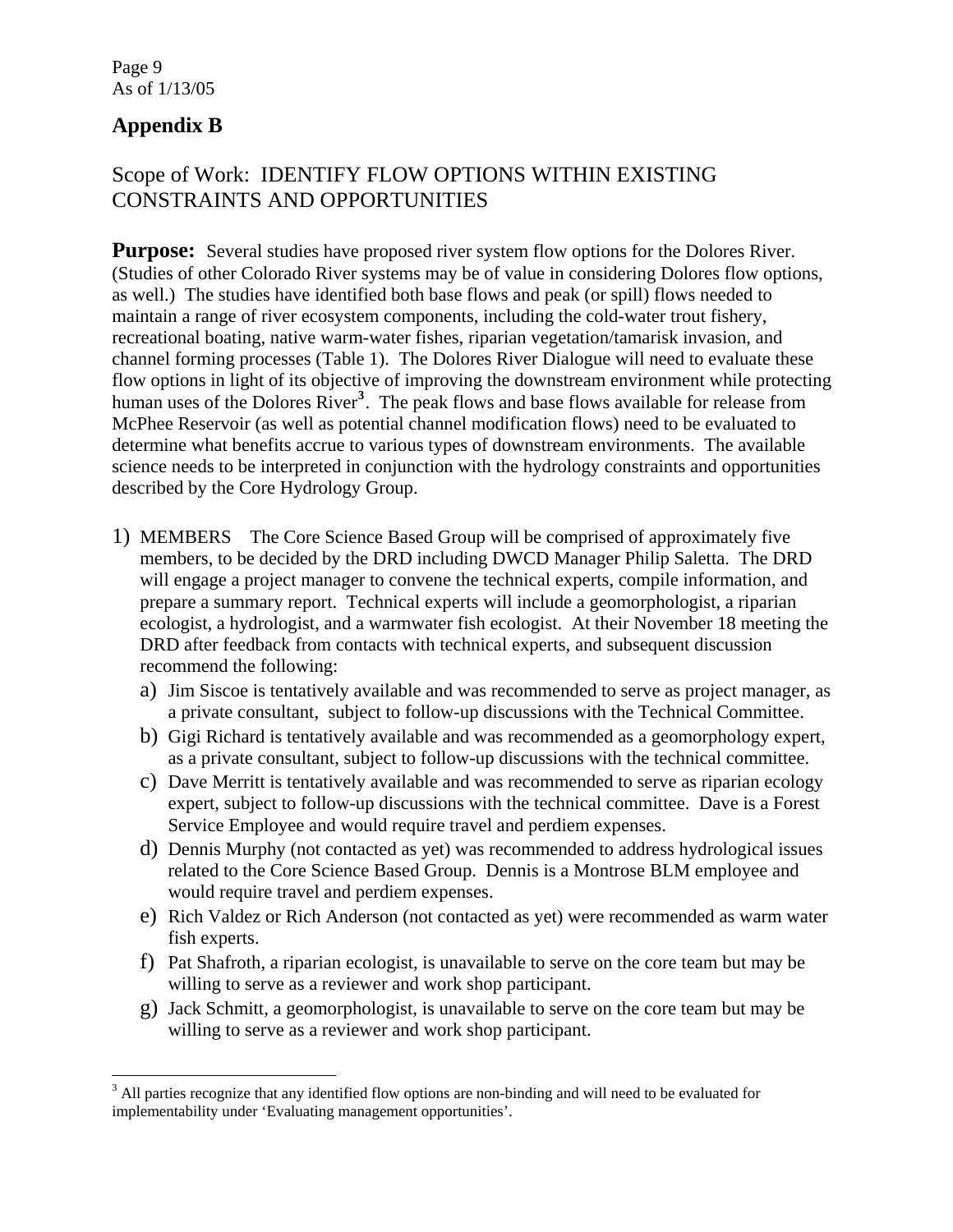- h) The Technical Team will follow up on these recommendations and report back to the January 20, 2005 DRD meeting on the Core Science Based Group make-up, revised timelines and budget. As decisions are finalized as to the make up of the Core Science Based Group members will be listed on the Technical Team Organizational Chart in Appendix C.
- i) REPRESENTING SPECIFIC OBJECTIVES Before adoption of the Plan to Proceed, the technical group needs to identify the questions that need to be asked of the Core Science Based Group. The subject areas below are based on the goals of Dolores River Dialogue, as identified in the Dialogue's initial meetings in spring-summer 200[4](#page-9-0).<sup>4</sup>
	- i) NATIVE FISH HABITAT: What flows, in terms of magnitude, duration, and recurrence, would create habitat and support life-cycles of native warm-water fish in the Dolores River, particularly roundtail chub, bluehead sucker, and flannelmouth sucker?
	- ii) GEOMORPHOLOGY: What flows, in terms of magnitude, duration, and recurrence, would support key geomorphic processes, including sediment transport, channel formation, and habitat creation?
	- iii)RIPARIAN VEGETATION: What flows create conditions for riparian regeneration and support establishment of native riparian communities over invasive species?
	- iv) SPORT FISH HABITAT: See Table 1 are existing studies adequate?
	- v) RECREATIONAL BOATING: See Table 1 are existing studies adequate? Recreational Boating will be assigned to the Core Hydrology Group, and BLM River Ranger Rick Ryan will provide information and input on boating.
- 2) TASKS

 $\overline{a}$ 

- a) CONDUCT LITERATURE REVIEW. the Core Science Based Group should review literature, existing studies, and past Dolores River flow recommendations to establish a comprehensive baseline technical resource for the Dialogue.
	- i) PREPARE LITERATURE / DATA SUMMARY. the Core Science Based Group should develop a summary report of the existing literature and available data that addresses several topic areas: hydrology/geomorphology; riparian vegetation; fish, amphibians, and aquatic insects; and otters , threatened and endangered plants and animals in the Dolores basin. The report should include a hydrologic/geomorphic characterization, key findings about the linkages between flow components and ecological resources, and a prioritization of monitoring and research needs going forward.
- b) CORRELATE FLOW LEVELS WITH BENEFITS TO DOWNSTREAM RIVER SYSTEM. The Core Science Based Group should develop a summary of the benefits that accrue to the different downstream environments from different potential flow regimes. The Core Science Group should consider currently available flow regimes and potential 'opportunity' flow regimes, as described by the Core Hydrology Group.

<span id="page-9-0"></span><sup>&</sup>lt;sup>4</sup> These questions focus on the role of river flows in maintaining these targets (eg native fish) or processes (eg geomorphology). There may also be opportunities to consider manual or mechanical river restoration, including for native fish habitat, channel form, and tamarisk removal.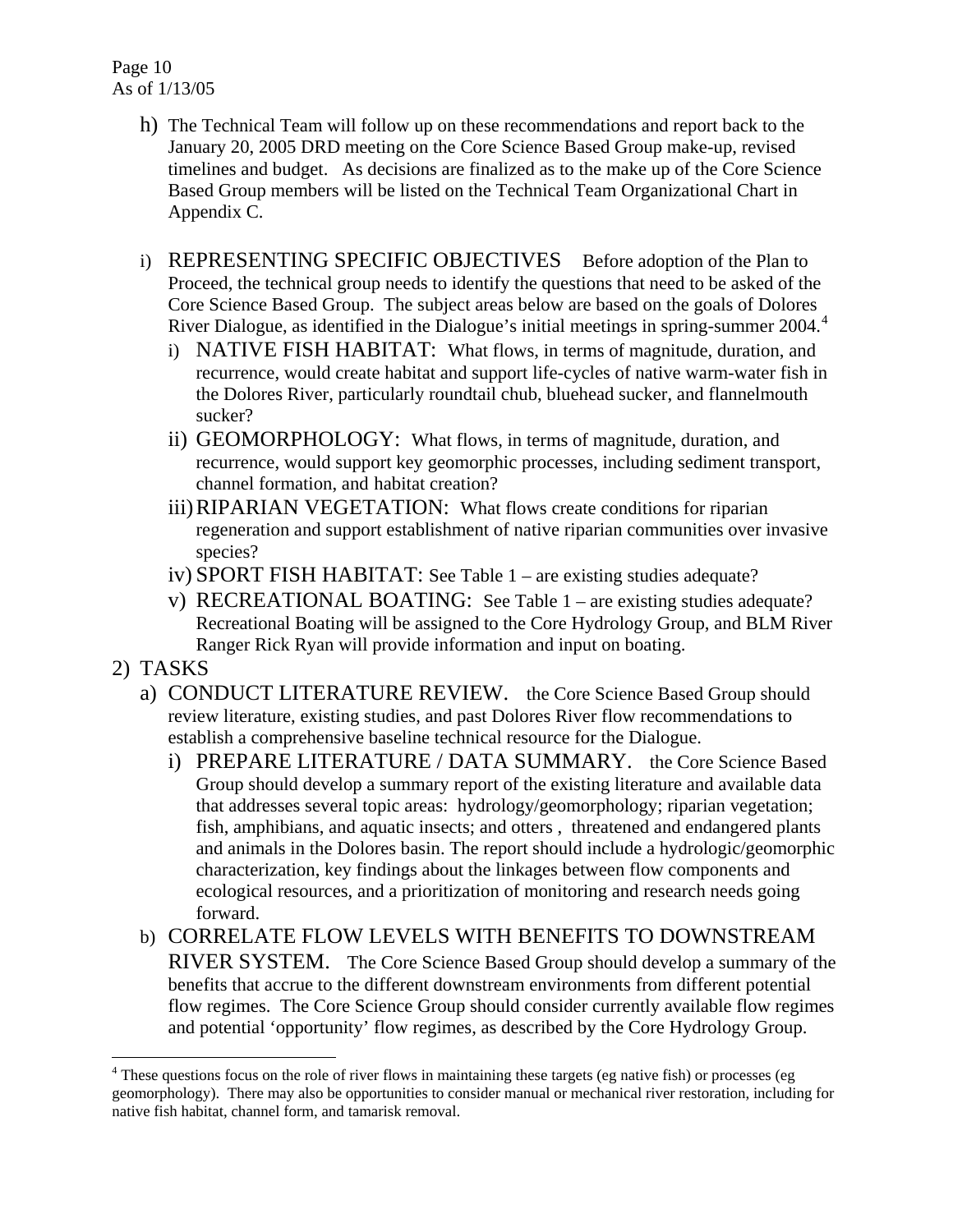The DRD needs to prioritize its focus, based on science, on efforts to better manage spills or base flows, augment downstream water supplies, or develop channel improvements.

- c) IDENTIFY GAPS the Core Science Based Group needs to identify gaps in scientific knowledge specific to DRD's questions regarding downstream improvement.
- d) PRELIMINARY SUMMARY REPORT the Core Science Based Group shall prepare a preliminary summary of recommendations for different flow options and/or channel work based on the above exercises. The recommendations should 1) identify flow options for the objectives described above; 2) correspond to the climate scenarios: Wet (Spill), Normal (No Spill), and Dry (Shortage) as as described in the hydrology report; and 3) be consistent with the available and potential 'opportunity' flows described in the hydrology report. The recommendations should build on and reinforce the information contained in Table 1. The report should identify criteria for adaptive management to be considered by the DRD.
- e) TIME TABLE The Science Based group should complete this phase of its work by the March 17, 2005. If the scientific gaps hinder the development of a defensible summary, the core science group shall identify key gaps and seek appropriate guidance from the technical committee and greater DRD.
- f) FUNDING \$12,500-\$15,000